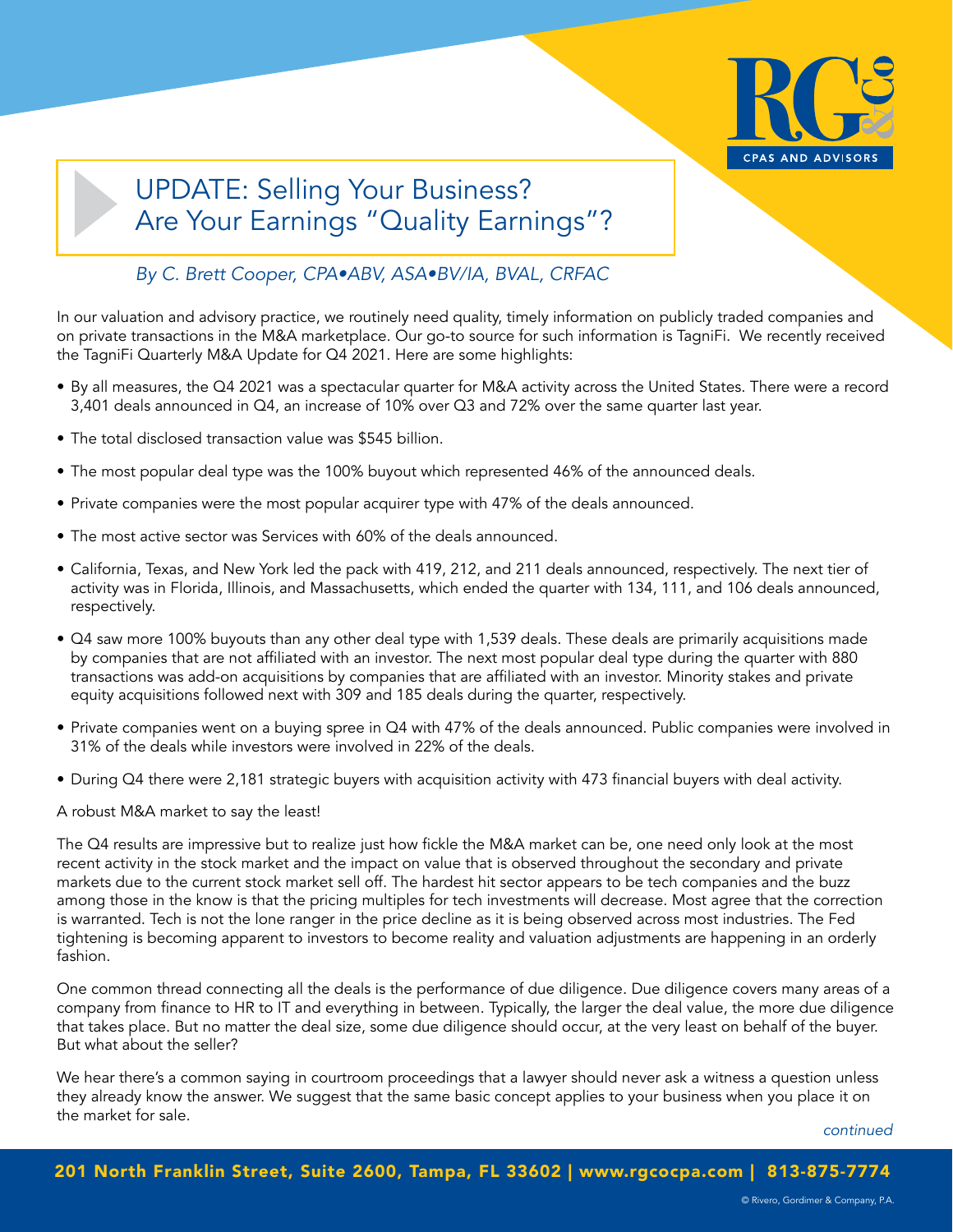#### *continued*

The following diagram depicts the typical timeline and process for the sale of a business. The first block (moving left to right) of items to be performed by a seller to prepare for going to market calls for due diligence to be undertaken. What is due diligence and why would a seller perform it on themselves?



### Due Diligence

The term "due diligence" came about as a result of the United States' Securities Act of 1933. This Act included a defense at Sec. 11, which has become to be referred to as the "Due Diligence" defense. The defense could be used by broker-dealers when accused of inadequate disclosure of material information to investors with respect to the purchase of securities. As long as broker-dealers exercised "reasonable care" in their investigation into the company whose equity they were selling, and disclosed to the investor what they found, they would not be held liable for non-disclosure of information that was not discovered in the process of that investigation. The term due diligence is not in the '33 Act, the '34 Act, or any SEC rule. It has been coined as a term of art when an underwriter has exercised reasonable care in the preparation of information disseminated to the public in an offering.

As time has passed, the term is predominately used in the private transaction market to describe a buyer's compliance with the legal theory "caveat emptor," or buyer beware.

So, why does the timeline suggest due diligence be performed in the early stages of the sale process by the seller? Well, the answer goes back to the adage about the lawyer and, reworded, may be "Don't provide your confidential information to the market unless you understand how it will be interpreted and verified." Make sure you know the answer. The early-stage due diligence is an exercise the seller should undertake to find the answers to the questions they will be asked by the buyer when the buyer sends its due diligence team to scour the seller's records.

The due diligence process undertaken by the buyer, shown in the diagram in the fifth box from the left (just to the left of the "close" box) is designed to ascertain numerous assertions made by the seller: financial, IT, HR, and legal, to name a few. The list is extensive. It is used by the buyer to assess the risk that the transaction will materialize as it is perceived by the buyer based upon the confidential information provided by the seller.

The initial response by the seller to the buyer's due diligence request establishes a level of credibility of the seller with the buyer. When the questions asked by the buyer are easily answered and support the avowals made by the seller, then the credibility of the seller is maintained or possibly even elevated. This is opposed to the situation where the questions are answered in a stumbling manner with delay, or are not answered at all, in which case credibility is decreased. The maintenance of credibility is important to the entire sale process and to lose it impairs negotiations.

*continued*

NEED MORE HELP? Contact Rivero, Gordimer & Company in Tampa, Florida by calling 813-875-7774 or visiting our website at www.rgcocpa.com.